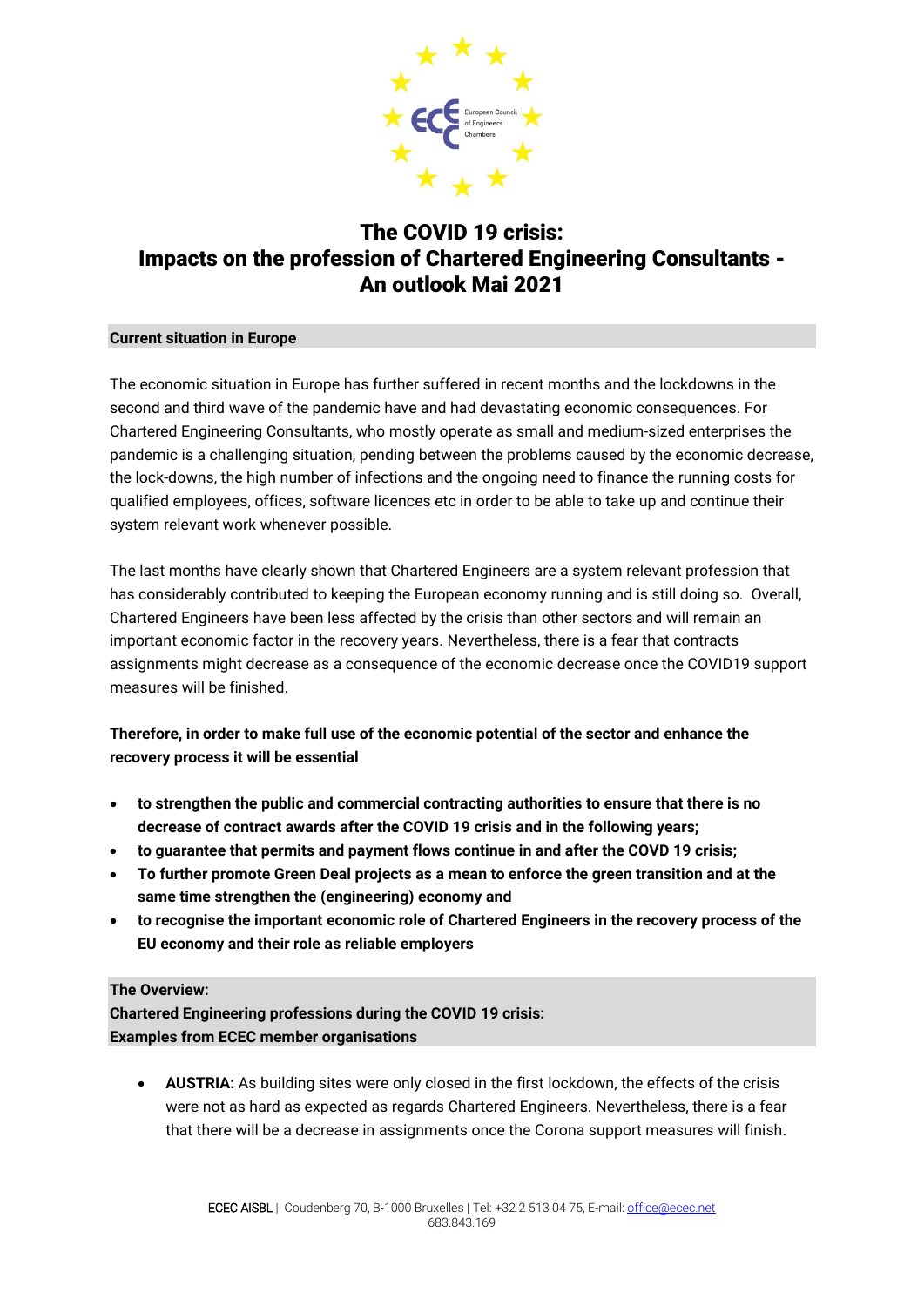

- **BULGARIA:** Also, in Bulgaria Chartered Engineering companies were much less affected than other branches. Whole companies relying on EU or Government financing are expected to be affected during the coming period, smaller companies engaged in reconstruction and repair activities should not be affected that much.
- **CYPRUS:** The peak of the negative effects will become visible when projects which began or where ongoing before the pandemic are finishing. The fast and effective utilization of the Resilience and Recovery fund and the SURE fund (employment) implementation of "Renovation Wave for Europe - greening our buildings, creating jobs, improving lives" will be key to the in the next years to come.
- **CZECH REPUBLIC:** The Construction production is expected to decline depending on how the public sector will be willing and able to invest in further contracts. Counties and municipalities will very likely have to deal with significantly reduced revenues, which will logically lead to a sharp reduction in investment. The last three years before the crisis, the sector has grown year-on-year and fell 6.6 percent during 2020, mainly due to measures against the spread of coronavirus and by the end of October 2020, the value of public contracts awarded to construction companies had fallen by 2.5 percent year-on-year to CZK 175 billion.
- **GERMANY:** Although also in Germany the Corona crisis has hit engineering firms less hard than feared, there is also no reason to give the all-clear as more than a half of German engineering offices have declared that they were feeling the negative consequences of the corona pandemic. Nevertheless, their expectations as regards assignments and economic development have increased in a current survey compared to a survey done after the first wave of the pandemic.
- **HUNGARY:** The construction industry in Hungary depends on import of goods, especially in the field of equipment's for building mechanical works. This caused a temporary shortage of goods and the industry slowed down. Immediately after the start of the crisis, and at the second wave also, in order to boost the building of private houses and reconstruction flats the Government ordered measures, such as to reduce the VAT from 27% to 5% in this field, special financial helps and soft loans for young people that helped SME's working on this sector. Preparations of large projects, like construction of infrastructure etc. were not stopped so far, the big engineering companies can continue their work, mostly on home office basis. Nevertheless, there are some companies affected by the virus, which had to be closed, or forced to continue its activity with a limited performance.
- **ITALY:** For 2020 a reduction of 15% of the total turnover concerning the EAS (engineering and architectural services) (-1,2 billion Euro) was expected due to an estimated decrease of 13% out of total gross fixed investment in Italy in 2020. Official macroeconomic forecasts of the Italian Government (11/ 2020) estimated an increase around 8% of the investment in the building sector in 2021, meaning an increase of 10,7% of professional turnover, due to Government measures such as the super-bonus guarantee for energy and anti-seismic measures for which a stimulation of 10 Billion expenditures/investment in the building sector was expected. Measures will come to an end in December 2022, so it will be necessary to evaluate the situation again afterwards.